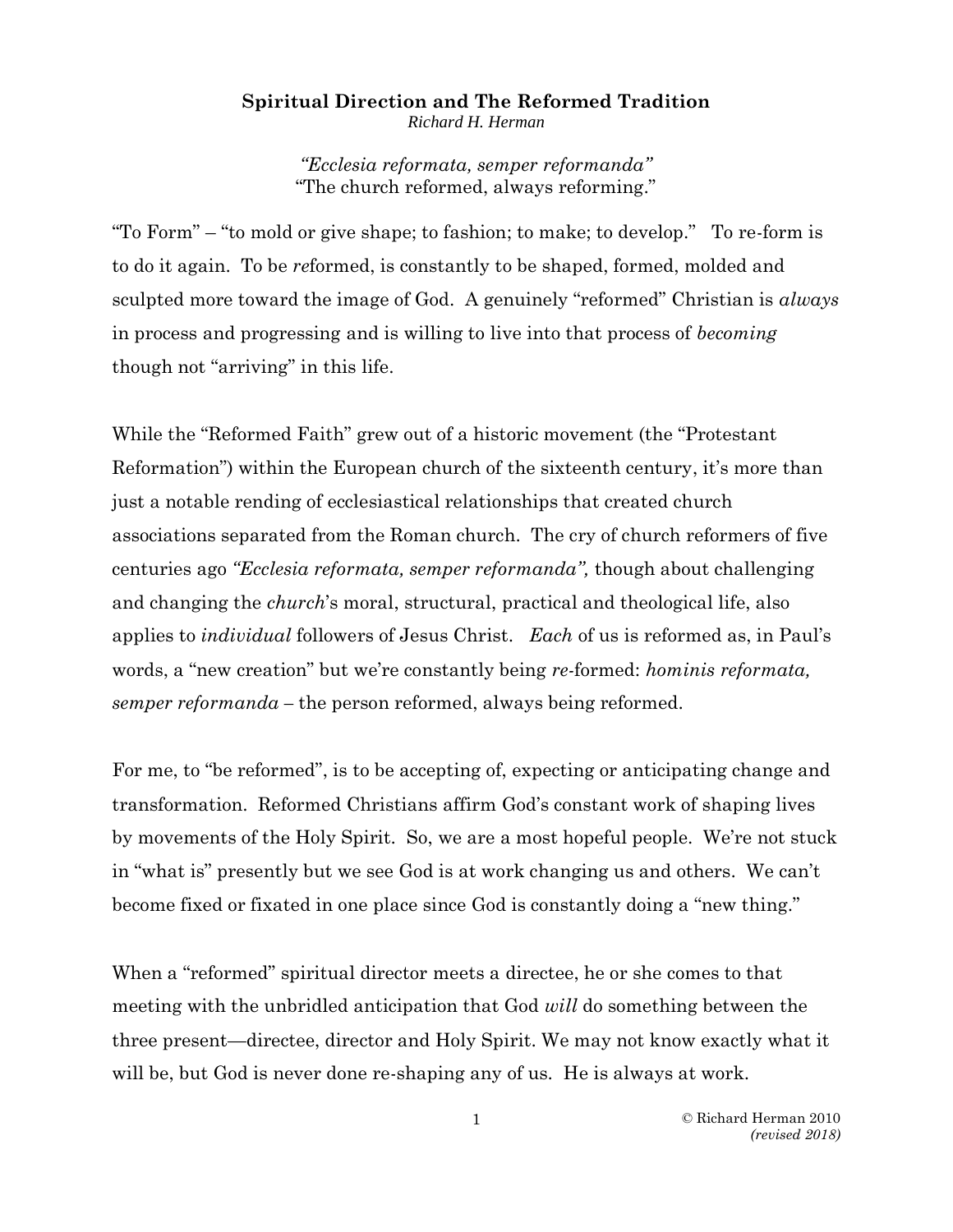However, a more technical, theological description of "the Reformed Faith" usually rotates around a stream of doctrinal affirmations whose headwaters are found in the life and thinking of John Calvin in Geneva and his followers, like John Knox in Scotland.

While one familiar, popular acrostic uses a flower (TULIP) to mark how it understands key distinctives of the Reformed Faith in five affirmations, I come from a tradition that sees the Reformed Faith in light of Ten Basic Tenets:

# **The Ten Basic Tenets of the Reformed Faith**

*Basic Beliefs of the Presbyterian Tradition*

- *The Universal ("Catholic") Christian Church*
- 1. The Mystery of the Trinity
- 2. The Incarnation of the Eternal Word of God in Christ

*The Protestant Reformation*

- 3. Justification by Grace through Faith
- 4. Scripture as the Final Authority for salvation and a Life of Faith

*The Reformed Tradition*

- 5. God's Sovereignty
- 6. The Covenant Life of the Church Ordering itself according to the Word of God
- 7. A Faithful Stewardship of God's Creation
- 8. God's Choosing ("Election") of People for Salvation and for Service
- 9. The Sin of Idolatry which makes Anything Created Ultimate, rather than Worshipping the Creator
- 10. Obedience to the Word of God which Directs Us to Work for Justice in the Transforming of Society

From Chapter Two *The PC(USA) Book of Order* Form of Government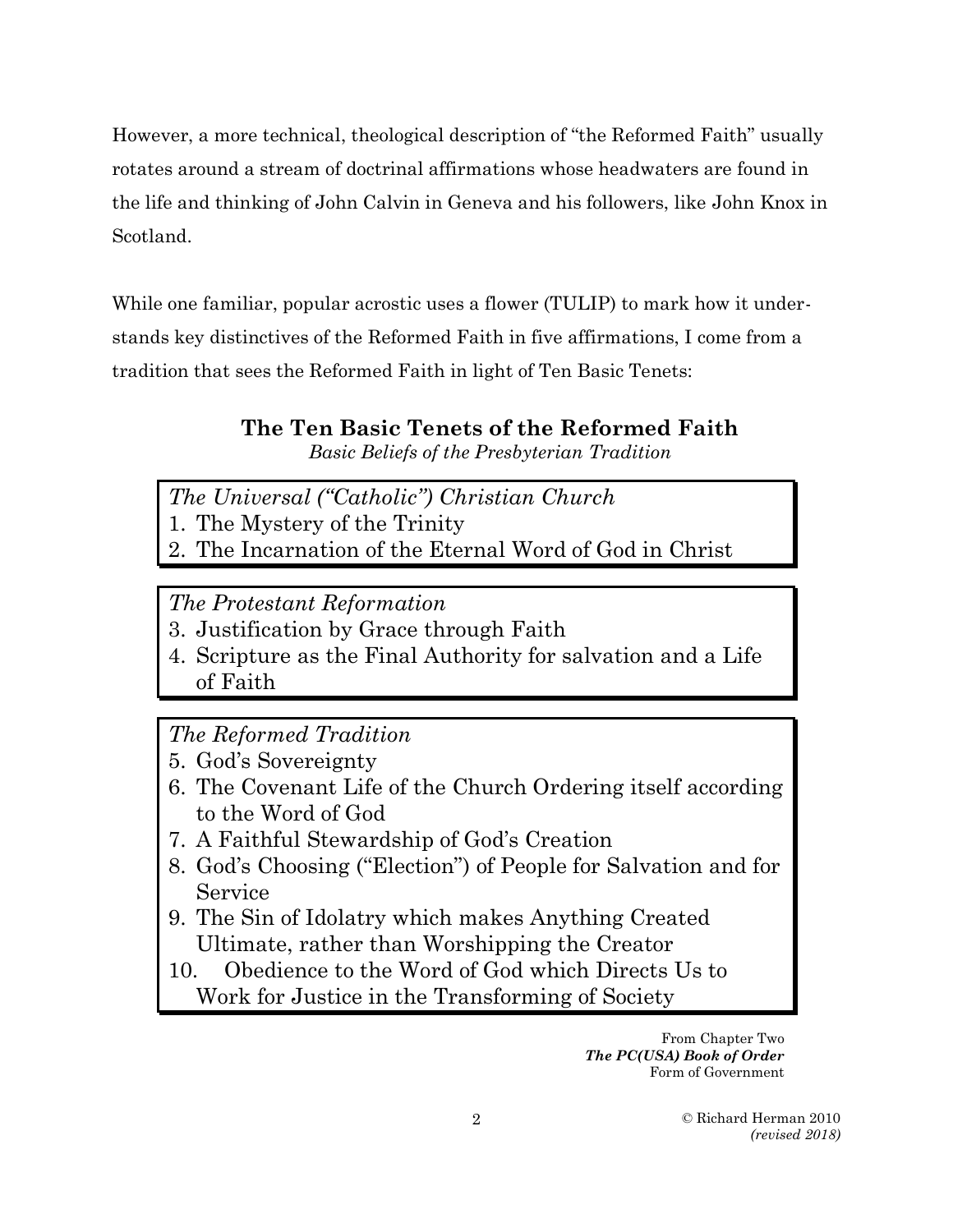The first four "tenets" are *not* distinctly Reformed, being universal to all Christians and/or the heritage of all protestant believers. In the history of theology and spirituality, what makes us distinctly "Reformed" are the last six.

### *(5) God's Sovereignty*

Most often when we think of sovereignty in general, and God's sovereignty in particular, we do so in terms of power. Sovereignty is seen as an attribute of God which means He is always in control, He is above and over all things and events, and in power and authority—He is superior to all others. But raw power can be (or should I say usually *is*) intimidating or even coercive for most of us. For some, to see God as sovereign is frightening; but it need not be so.

That kind of fear can come from seeing God's sovereignty as an *isolated* attribute that stands alone. But, like we who are made in His image, God is a fully *integrated* being. Each of His attributes affects and is affected by His other attributes. For instance, if God's sovereignty is not isolated from His love, He is lovingly sovereign and sovereignly loving. That means whatever He does in His power is directed by love; i.e., He does it for love's sake … AND it means that his love is so empowered that is cannot be thwarted or overcome. Therefore, the New Testament can declare that "in all these things we are more than conquerors through Him who loved us," … that nothing in all creation "will be able to separate us from the love of God that is in Christ Jesus our Lord" and that God can work all things together, as a whole, "for the good of those who love Him" (fr. Rom. 8).

If the driving energy at the heart of spiritual direction is God's love longing for us and love's longing for God (and it is!), then to know His love cannot be thwarted whenever and wherever it's present brings with it a most wonderful assurance to both director and directee.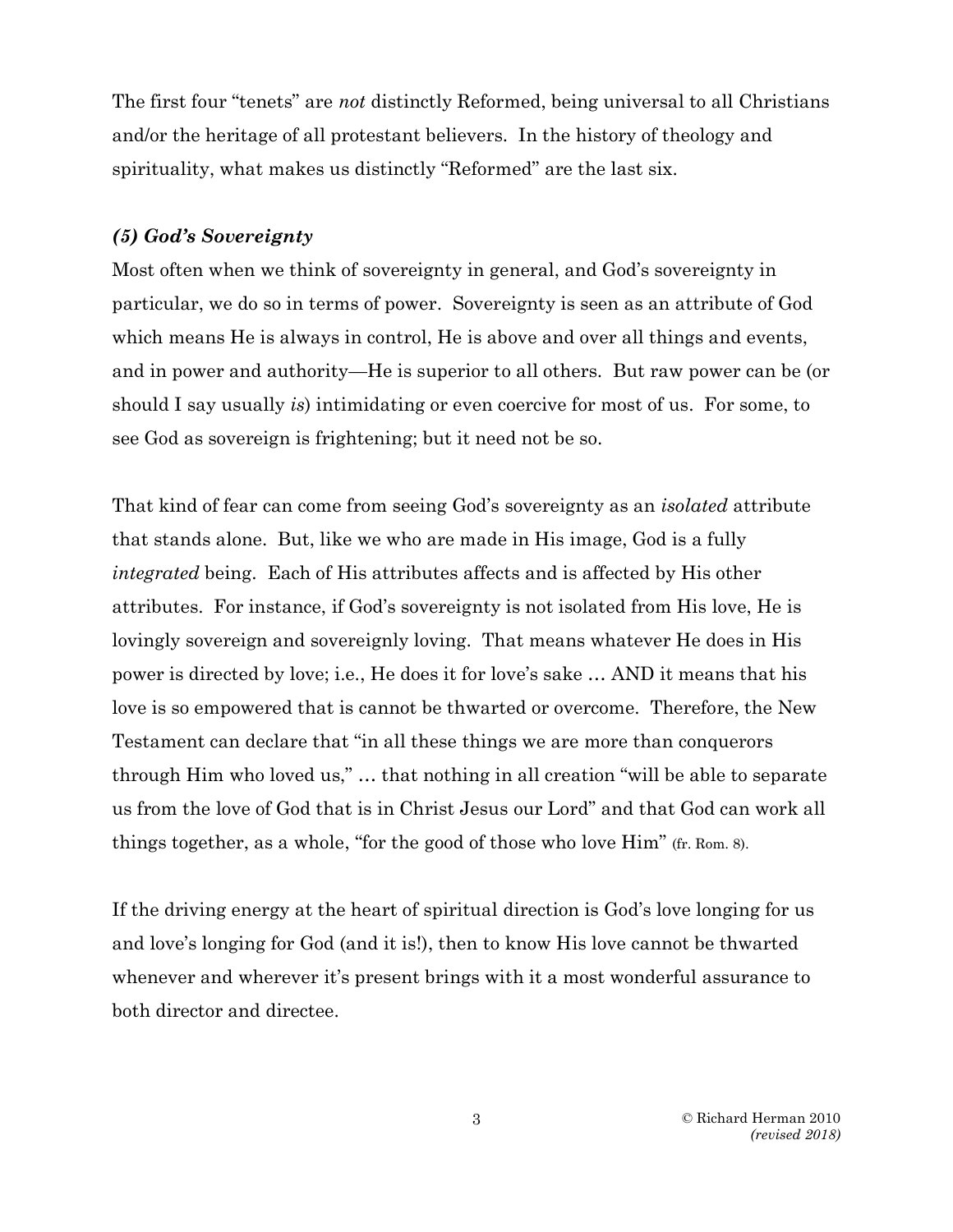Now long ago I came across the story of a farmer who placed a weather vane inscribed with the words "God is love" on top of his barn. One day a traveler stopped by the farm and watched the weather vane moving with the breeze. Then, with a smirk on his face, he asked, "Do you mean to say that your God is as changeable as the wind?"

The farmer shook his head and replied, "No. What I mean to say is that no matter which way the wind blows, God is love!" That's *sovereign* love.

The same applies to God's other attributes. There is always *mutual* affecting of one attribute with another one. God's justice is sovereign and His sovereignty is just – what a wonderful affirmation when assisting those oppressed by injustice to see and know the working of God's Spirit. God's grace is sovereign and His sovereignty is gracious. His mercy is sovereign and His sovereignty is merciful. His goodness is sovereign and His sovereignty is good. And so on and so on  $\dots$ .

To know as directors that our God is sovereign in His dealings with us as human beings is not fatalism, as some think. Rather, it is an impetus to great faith, a source of great hope, an encouragement to great love, and it is most certainly a great mystery as He welcomes us into His unique and marvelous movement for and within each directee. At each appointment, we may wonder, "What's going to happen when we meet today? I don't know, but when God is in it … something wonder-filled will occur."

## *(6) Ordering of Our Relationships by the Word of God* and **(***10) An Obedience to that Word which Directs Us to Work for Justice in Transforming Society*

Here we see the Reformed assertion that it's the Word Incarnate in Jesus *and* the Word "Inscripturate" in the Bible that forms and reforms individuals, relationships and communities thus bringing real health and wholeness to fruition, and bringing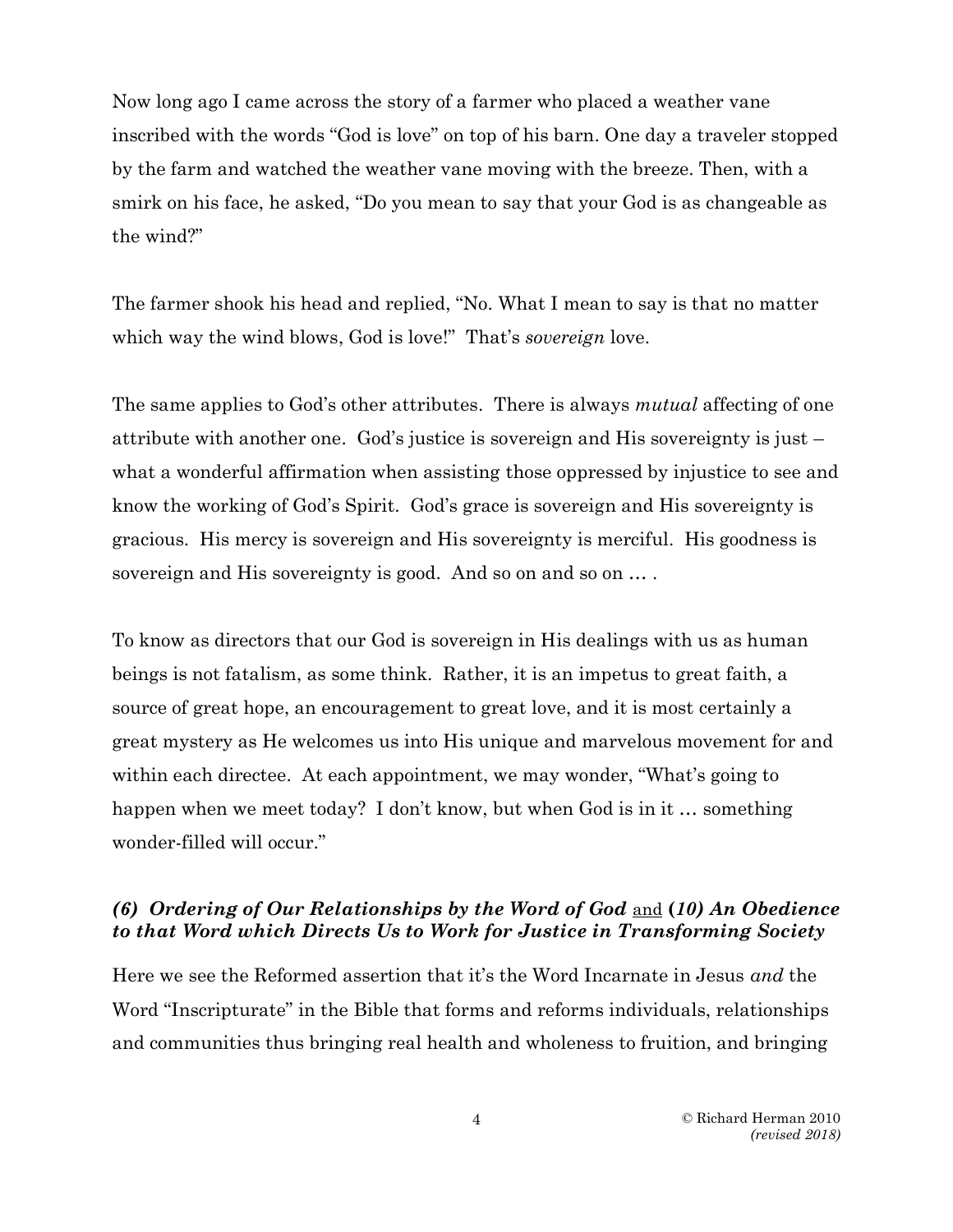justice and righteousness to light. As "Reformed Christians" we're heirs of the reformation "sola's"<sup>+</sup> , including Sola Scriptura.

As a Reformed spiritual director, I want to be aware that God's Word, as revealed in Scripture, must enter into the direction sessions as a catalyst for the soul's forming and reforming. That's because it's the forming and transforming Word uttered at creation as "let there be … and there was …" (fr. Gen. 1); it's the renewing, strengthening, hope-giving, enlightening, directing Word that the Psalmist affirms (fr. Psa. 119); it's the fiery Word that purifies and tempers according to Jeremiah (23:29); and the Word that Jesus says feeds our souls (Mt. 4:4). It's the Word of Elijah's "still, small voice" (1 Kings 19:13) and the Word Jesus still utters as we tune the ear of our souls to the Shepherd's voice (Jn. 10:3-4, 14-16). So, whether in Lectio Divina shared in a direction session, the simple reading from a Psalm of David at a session's beginning or texts shared at the Spirit's prompting throughout, the life-giving Word found in Scripture is a key component to direction. In the hand of the soul's Great Physician, God's Word in Scripture is a sharp scalpel that cuts deep for healing and restoration of the individual's own spiritual life (Hb. 4:12,13).

But, the creating, forming Word in Scripture also brings healing and restoration to communities, family systems and networks where we live and work as directors and directees in relationships with family and neighbors, colleagues and strangers, the rich and the poor, the church and the world. When relationships aren't right—we're

 $\overline{a}$ 

<sup>+</sup> **The Five Reformation Solas**

**Sola Scriptura** (*Scripture alone*) Scripture is the sole source of written divine revelation, which alone can bind the conscience. The Bible alone teaches what's necessary for salvation and provides the benchmark for Christian behavior.

**Solus Christus** (*Christ alone*) Our salvation is accomplished only through the life, death, resurrection and ascension of Jesus Christ which is sufficient for our justification and reconciliation to God.

**Sola Gratia** (*Grace alone*) In salvation we are rescued from sin's consequence by God's grace alone. It is the Holy Spirit's supernatural work that brings us to Christ by freeing us from bondage to sin and bringing us into spiritual life in Him.

**Sola Fide** (*Faith alone*) We are restored to a right relationship with God by His grace alone through faith alone because of Christ alone.

**Soli Deo Gloria** (*God's glory alone*) Because our salvation is all of God and has been accomplished entirely by God, it is to His glory from beginning to end. We must live our entire lives before God, under His influence or mandate and for His glory alone.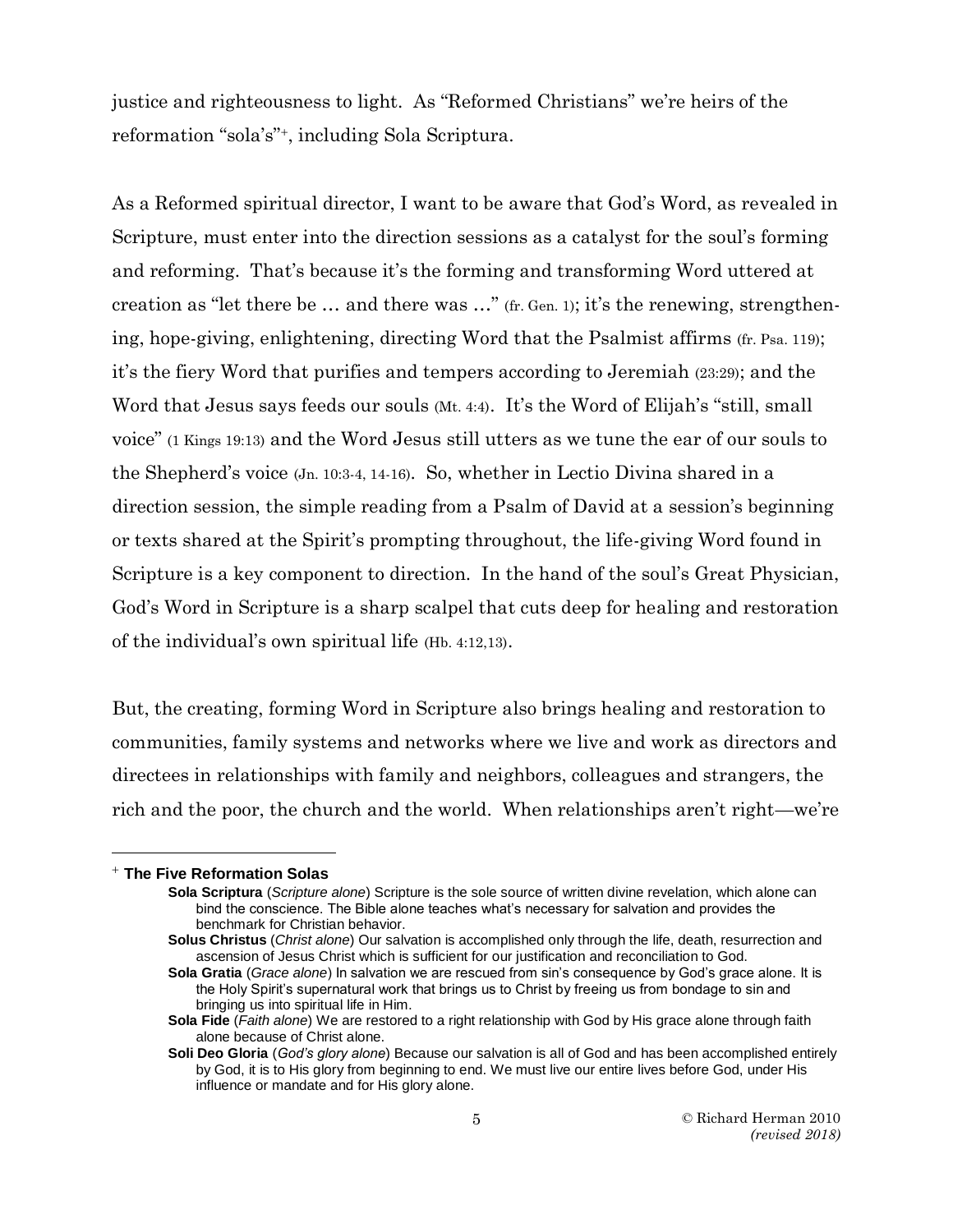not right and we're not in a healthy relationship with God; hence the counsel of Jesus that "if you're offering your gift at the altar and there remember that your brother or sister has something against you, leave your gift there in front of the altar. First go and be reconciled to that person; then come and offer your gift" (Mt. 5:23-24). Even the spiritual practice of worship is affected by relationships out of order with God's Word.

#### **(***7) A Faithful Stewardship of God's Creation*

God's Creation provides many natural "thin places" where I (and others) encounter the Divine and caring for it is no insignificant part of our *raison d'etre* as those originally charged (even *before* sin's entrance into the equation) to "tend, guard, keep and watch over" creation (Gen. 2:15). Is it any wonder that spiritual retreats in the wilderness, or the simple pleasure of turning over and handling the warm soil while preparing a spring garden, can bring us into God's formative presence and reveal His person? In these kinds of times and places we discover something about our God – the architect and artist who designed and formed it all; and about ourselves as those made in His image and created for relationship with Him. Creation holds within it, the first "self-portrait" of our God, for it is there that "God's invisible qualities—His eternal power and divine nature—have been clearly seen" (even before we came on the scene); and it is there that "the basic reality of God is plain enough. Open your eyes and there it is!" says Paul. "By taking a long and thoughtful look at what God has created, people have always been able to see what their eyes as such can't see: eternal power, for instance, and the mystery of his divine being" (Rom. 1: 19, 20 *TNIV* and *The Message*). And this is a basic tenet of the Reformed faith!

As a spiritual director, I need periodic retreats "into the desert" several times a year; and I must also pay attention to the possibility that for a directee it also might be in the backside of the desert where he or she will meet God anew, perhaps in a burning bush or perhaps not in a way quite so dramatic … but just as real.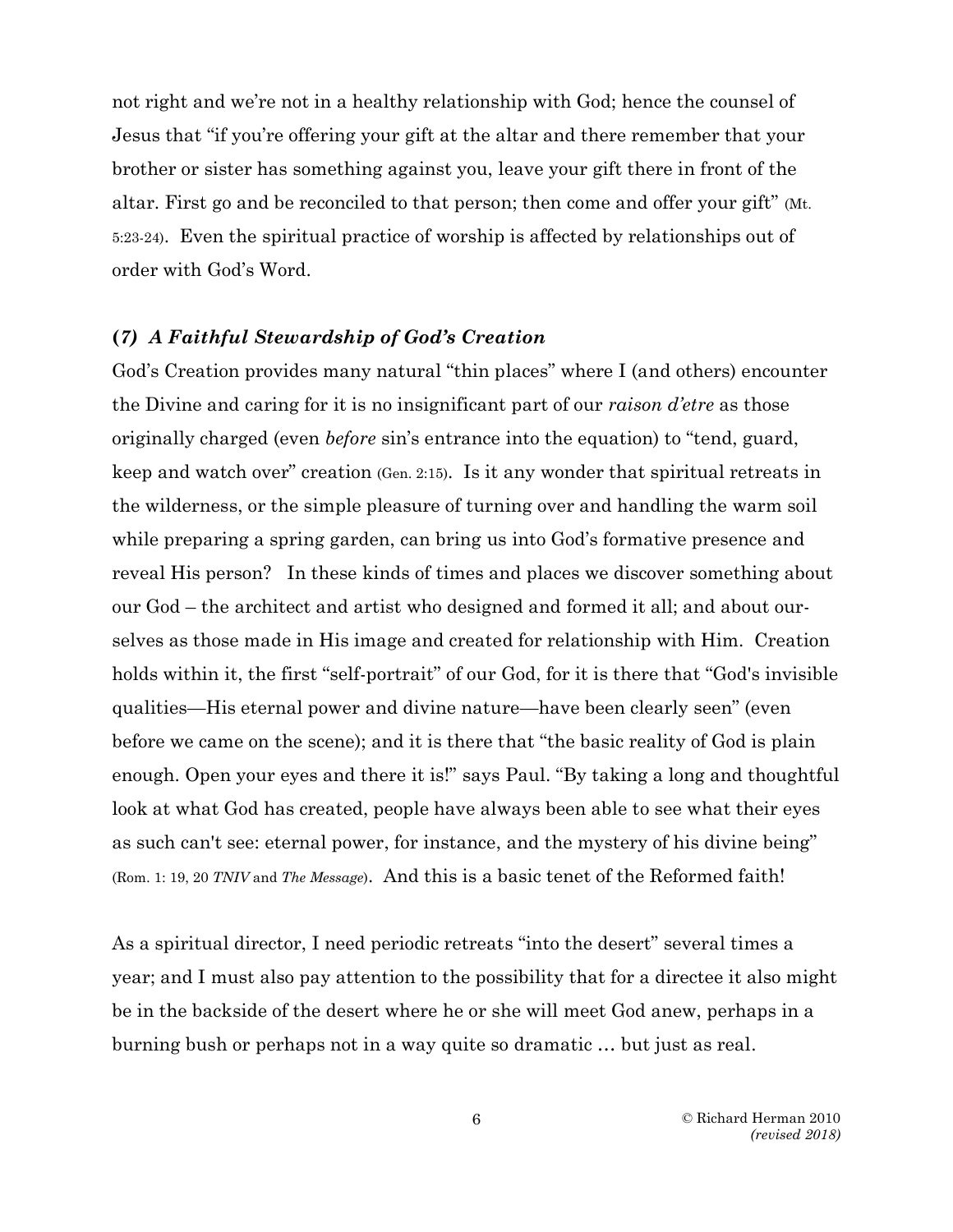*(8) God's Choosing ("Election") of People for Salvation and for Service* Of all the Reformed doctrines of grace, God's choosing of His people (i.e., "election") is one of the most misunderstood and troubling. For me, however, it's one of the most glorious as I liken it to the *love that "chooses", as seen* in the images of adoption [*God's choosing for salvation*] on the one hand and team participation [*God's choosing for service*] on the other.

God's choosing for salvation means that He wants me (and any child of His) *for his very own.* God's choosing means that we don't just stumble into a lifegiving relationship with Him but rather that He initiates the relationship by an act of His loving will. *And,* God's choosing for service means He wants us on His team and that He will equip and train us to do what calls us to do.

How many of us remember the schoolyard angst of picking up teams to play ball. Will I be chosen? Am I wanted? *Election means we are wanted!* And we're wanted for a great task, a special calling, a grand purpose that God has for us: that we might participate in something bigger than ourselves, something that can make a *real* difference. It means we *are* valuable and our lives *do* count for something. That's good news to anyone who wonders whether he matters or whether she is worthy of the calling.

Is the adopted child loved any less than the biological child? No. I might even argue he or she is loved *more* because the adoptive parents did not have to choose her or him. But they did! The child was not thrust upon them by biological accident or surprise. That child was singled out by their love and for their love. What a great truth to the child who needs to know *he or she is loved* … and don't we all need to be reassured of that truth!

There is also great security and assurance in God's choosing, as well. For while we change our minds with each commercial we see on TV or when a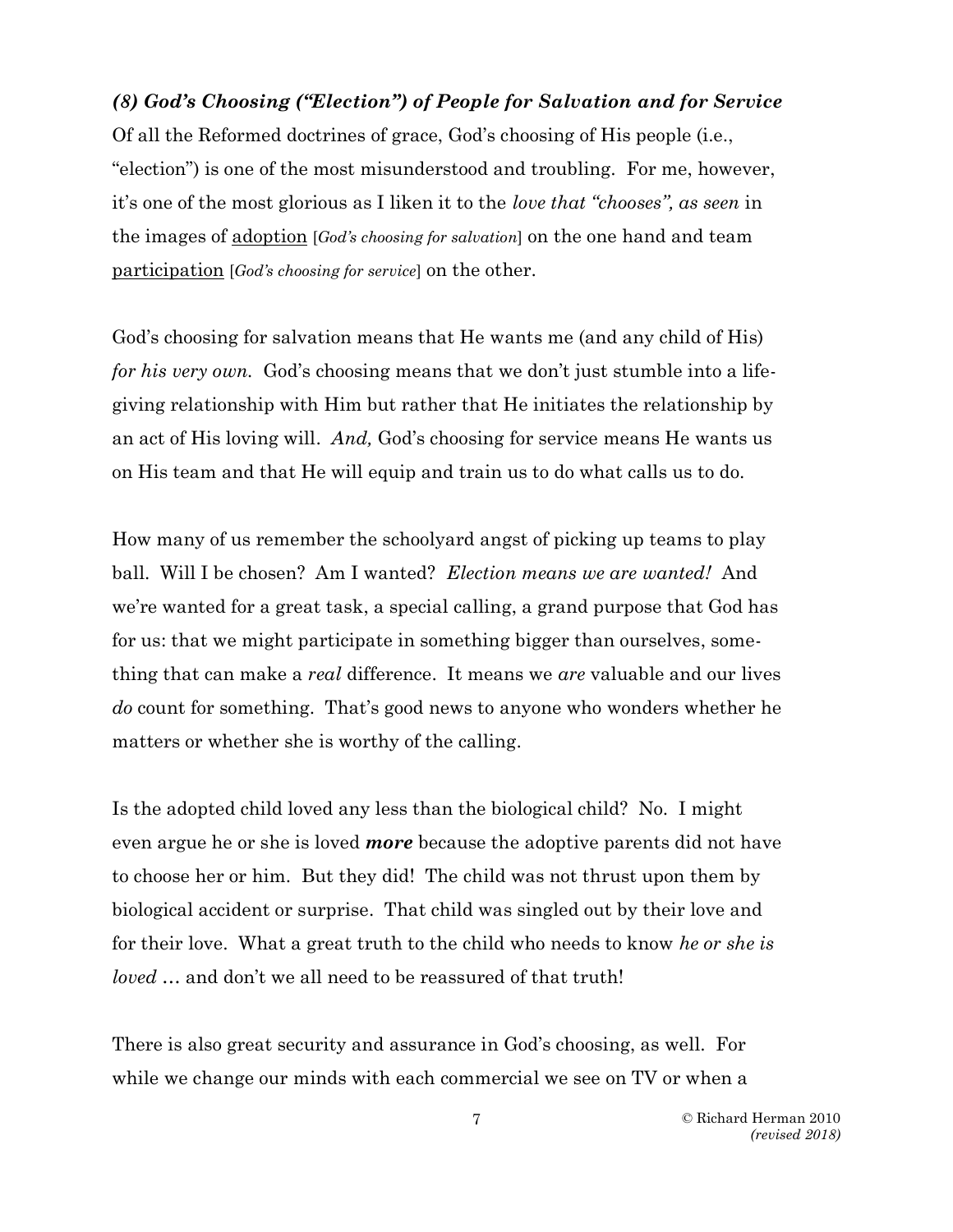sale comes along at the department store, and we love something one day and throw it away the next, *God's love does not change*. God is immutably loving – God's love does not change or lessen; and He is lovingly immutable – He does not change His being because He loves us. He is constant love. (It's like what I said earlier about sovereignty.) That's His nature. Because the love relationship I have with God is grounded in His immutable and sovereign love for me rather than in my fickle and changing love for Him, I can rest in that love *always*: not just when I've got my act together but also when I don't; not just when I love Him back but even when I don't! Even if I let go of His hand – His love won't allow Him to release mine. His love holds me fast … always! What does that do for a director or directee who struggling to know how God feels about him or her today or any day? I can only imagine. What a boost.

Without an affirmation of God's choosing love for us, our relationship with Him is up for grabs—forever uncertain, depending only on our momentary choosing of Him. Frankly, I couldn't live with such uncertainty; nor could I trust Him with the broken heart of a directee. As a reformed director, I can say without equivocation to a directee – "My sister, my brother: God cannot love you any more than He does (He loves you that much!); and He will not love you any less…ever. You *are* His beloved, chosen child." [*Note addendum*]

## *(9) The Sin of Idolatry Is Making Anything Created Ultimate, rather than Worshipping the Creator*

This Reformed affirmation is a warning of what can bring death to the soul rather than life, like substituting cyanide for Cipro, or anthrax for Arithromycin. As such, it sensitizes a spiritual director to what may block a directee's experience of the fullness of the gracious gifts God offers. In Jeremiah's time, God's people "exchanged their Glory [God Himself] for worthless idols" and so had "forsaken (Him), the spring of living water, and dug their own cisterns, broken cisterns that cannot hold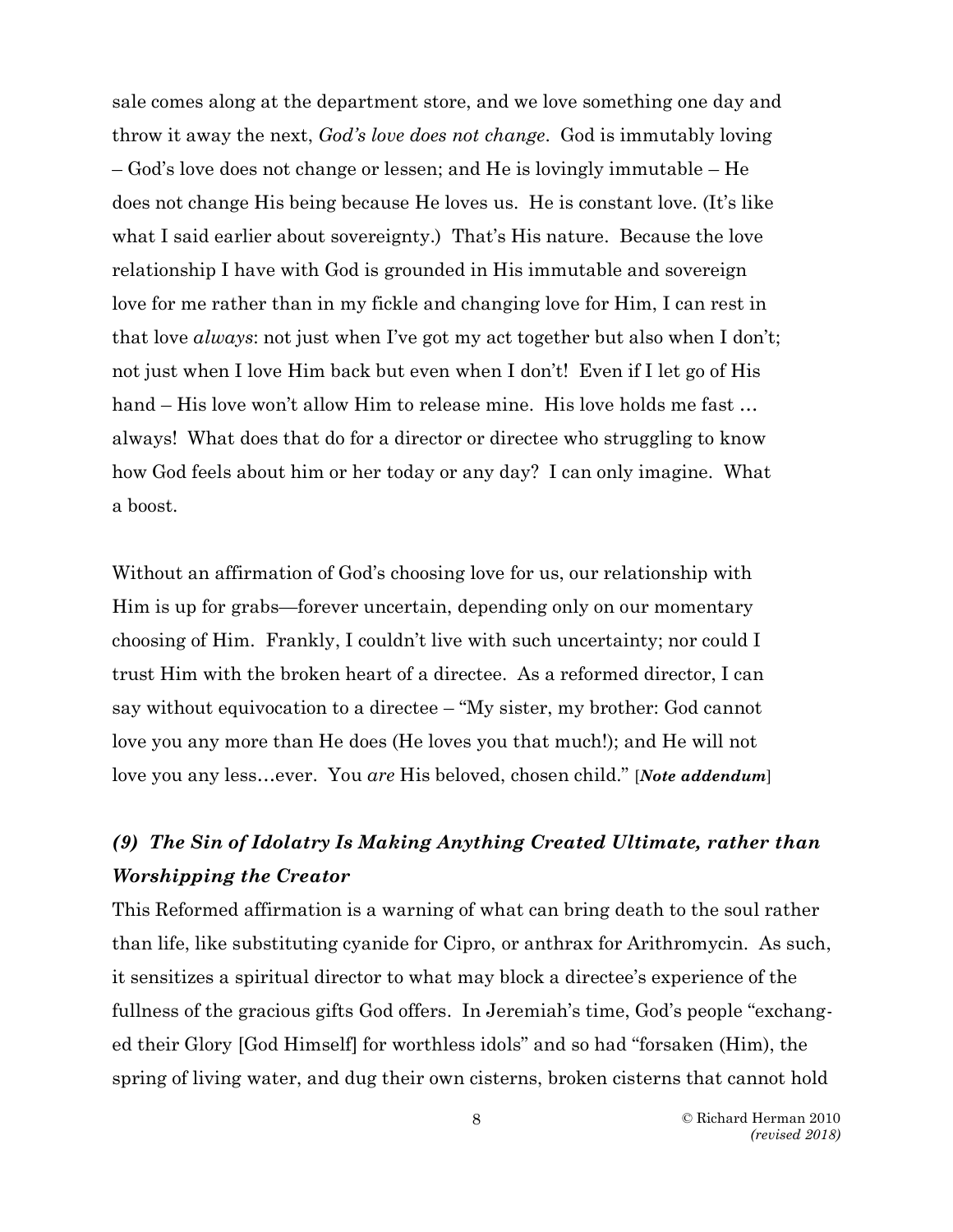water' (2:11,13). Paul warns the Roman Christians of those who "claimed to be wise but became fools and exchanged the glory of the immortal God for images made to look like mortal man and birds and animals and reptiles" (Rom. 1:22-23).

Here God's injunctions concerning idolatry apply—the most significant of which are found in the Old Covenant statement from Sinai:

I am the LORD your God, who brought you out of Egypt, out of the land of slavery.

You shall have no other gods before me.

You shall not make for yourself an image in the form of anything in heaven above or on the earth beneath or in the waters below. You shall not bow down to them or worship them; … (Exodus 20:2-5a);

as does Jesus' declaration in response to a questioner who asked, "Teacher, which is the greatest commandment in the Law?":

"Love the Lord your God with all your heart and with all your soul and with all your mind." This is the first and greatest commandment. And the second is like it: "Love your neighbor as yourself." All the Law and the Prophets hang on these two commandments" (Matthew 22:36-40).

What is idolatry but misplaced love. It's to put anything or anyone in place of where God is intended to be – such as finding our identity in personal achievement or career success rather than in God's affirmation that "You are my beloved" or seeking the peace that comes in security from what we can hold in our hands rather than our being held in God's hand. As I have heard it said, idolatry also happens when we "love things and use people instead of loving people and using things."

So, as a Reformed spiritual director, my tradition gives me ears to listen for idolatries which may temporarily impede or divert the working of God's Holy Spirit in a directee's heart and soul; and can suggest paths to tread in our journey together toward experiencing God's love more fully.

So, I must conclude that like so many other Christian traditions, the Reformed tradition has special gifts to offer to spiritual direction, gifts for both director and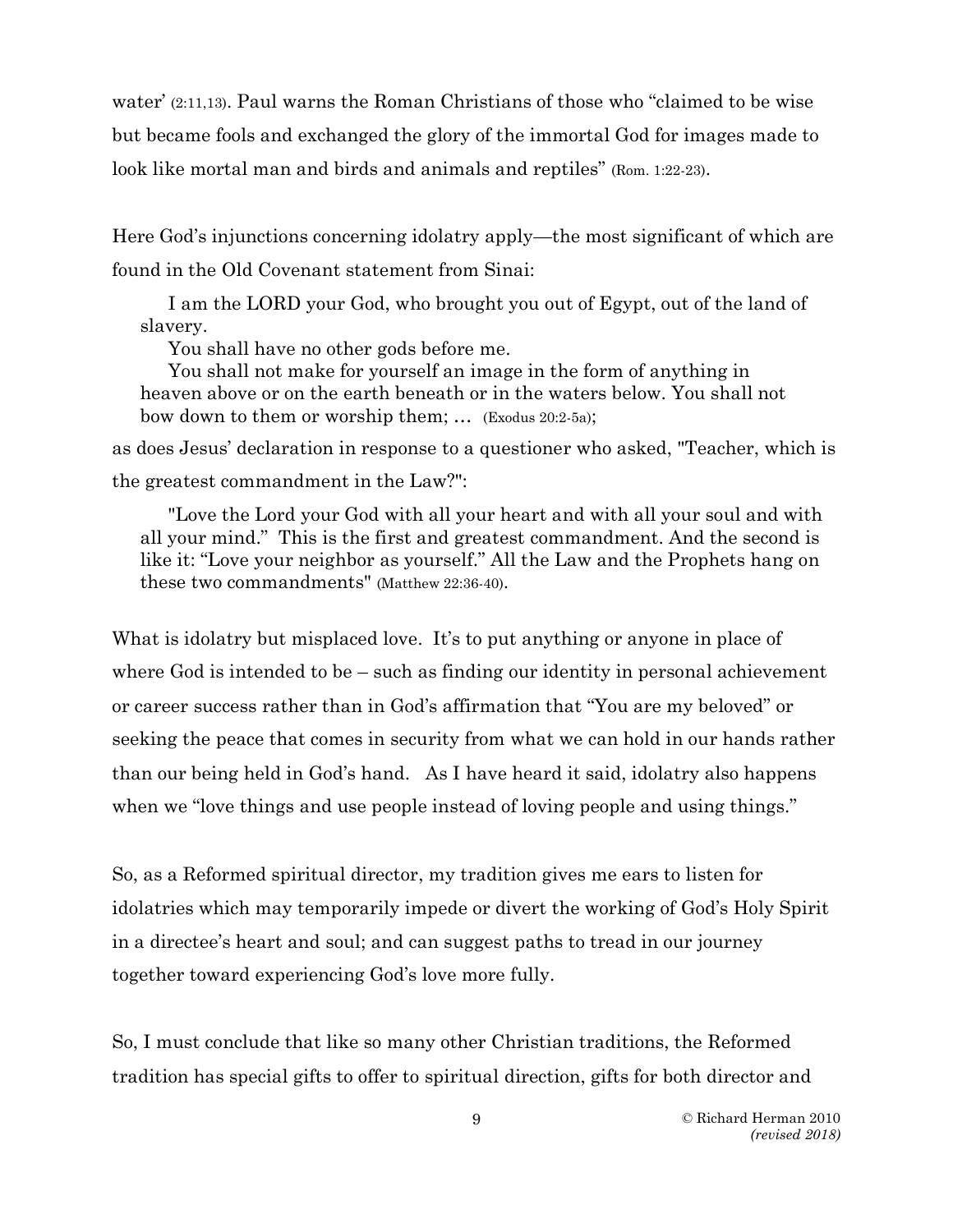directee, gifts for which I am grateful; and which make me glad to be one whose heritage is the Reformed tradition.

## *Thanks be to God!*

# †††

#### *Addendum* **:**

Friends, reflecting further on my previous thoughts about the "troubling" affirmation of *God's Choosing ("Election") of People for Salvation and for Service, please let me offer* these additional comments on this particular Reformed distinctive with my apologies in advance for those who want something maybe more "definitive" and "final".

Personally, I view it as a *misuse* of this affirmation to utilize it for trying to divine those who are spiritually "in" or "out" at any time. Nor, is this affirmation seen as part of the message proclaimed abroad to the world. Rather, I see it as akin to the "family secret" that is useful for bringing assurance, hope, and peace, as well as a sense of identity, to anyone who calls himself or herself a "child of God", and is useful for motivating them to live into the family-likeness of a big brother who "came not be served but to serve and give His life as a ransom for many" (Mark 10:45). However, the affirmation of *God's Choosing ("Election") of People for Salvation and for Service* does not make any authoritative declaration about those who do not (yet?) bear the family name any more than one child's adoption means all others are thereby "unloved." As a spiritual director, I dare not make an arrogant assumption about who is and who is not "elect" but embrace whoever comes to me as children of God—loved and so "elect". If I err as a Reformed director committed to the "doctrines of grace", I prefer to err in making a gracious assumption of God's love than to err in the other direction.

For those (like me) who usually like to tie up all our loose ends into tidy bows and put all our loose pieces neatly into clean boxes with lids and labels, I confess this is a messy affirmation without easy answers to our wonderings.

- Who is "elect" and who is not? I don't know—and if anyone says definitively that they do, they're probably deluded about other things, too. So, I prefer to leave that to the One whose knowing is infallible (and that's not me!).
- © Richard Herman 2010 10 • If God chooses us, do *we* do anything? I.e., do we have *to respond*? Yes! The Good News is *not* "You're elect!" It is "Repent, for the kingdom of God is at hand!" (Matt. 4:17). It's

*(revised 2018)*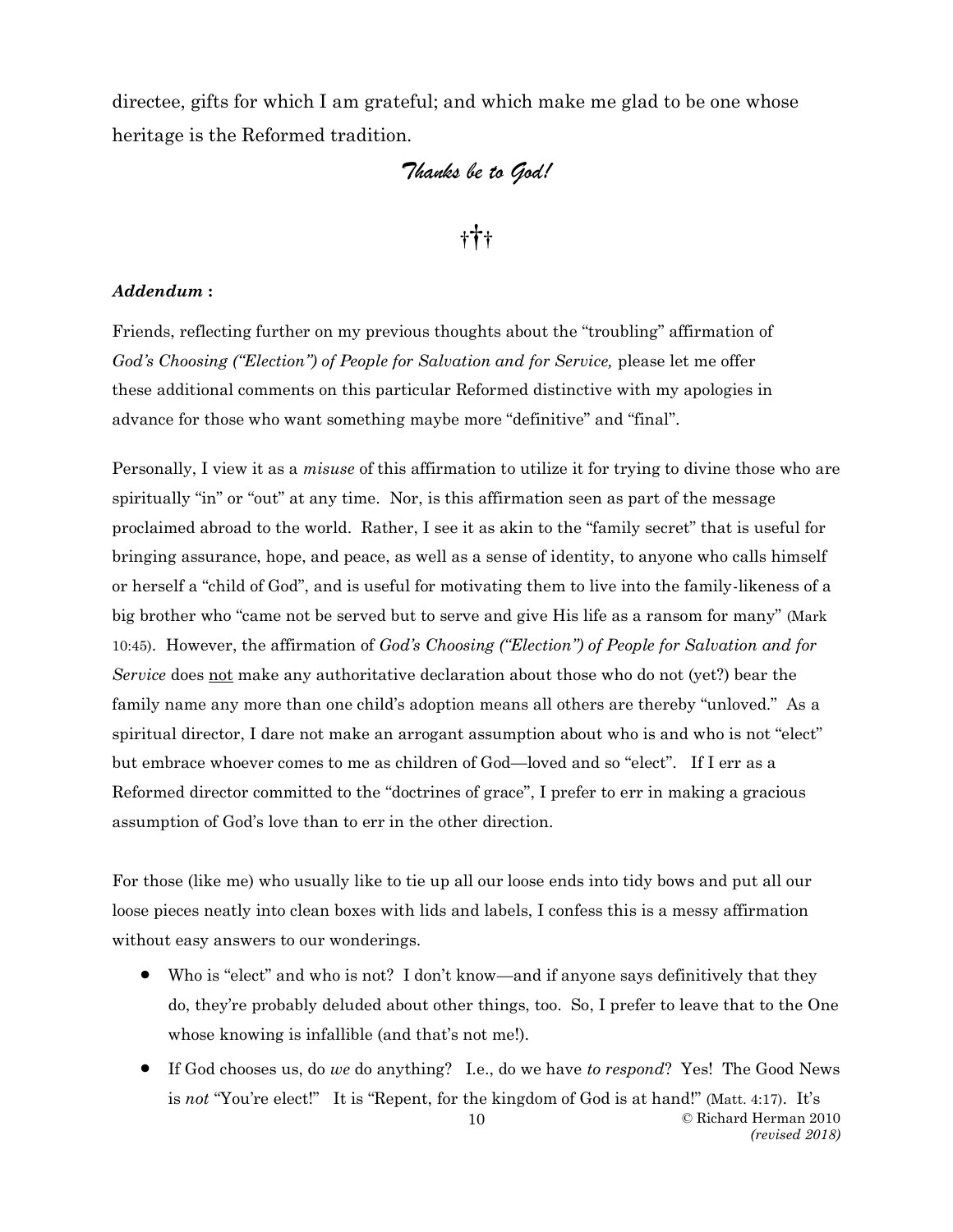that "…to all who receive Him, to those who believe in His Name, He gives the right to become children of God" (see: John 1:12; and, interestingly enough, John continues his thought saying, they are "children born *not* of natural descent, *nor of human decision* or a husband's will, but born of God" – v. 13, and so putting God's choice and our response together in the same sentence!). Though God's decision and action precedes ours, it does not preclude the necessity of our making a decision and acting on it. So, there are times when a director and a directee must do more than rest in God's love: we must also *act* on it, too.

- I also want to remember that the fact someone is seeking spiritual direction is itself a pretty good indicator that the Spirit of the Lord is lovingly active in and toward that individual, that God is drawing that person to Himself with cords of His love, creating the thirst which draws a man to the Spring of Living Water or fostering the hunger that brings a woman to the Bread of Life – where they can drink and eat. Thus, as a director in the Reformed tradition, I am confident in doing spiritual direction from the context of God's love for *any* directee.
- How do we know, *really know*, that we are His child? Is it by being able to say we raised our hand, walked an aisle or said a "sinner's prayer" on a particular day, at particular time and in a particular place? I don't think so. For me, it's a mystery how we know. Maybe it's just that "we know that we know" we are His child and therefore assured of our own "election." Or maybe it's in Paul's affirmation that we have received the Spirit that brought about our adoption as God's sons or daughters and that that "Spirit Himself testifies with our spirit that we are God's children" (Rom. 8:16); or that we recognize the voice of our Shepherd "calling our name" and "leading us out" (see: John 10: 3, 4). In any event, that means sometimes the work of a spiritual director (Reformed or not) is to help someone to hear the Spirit's testimony and to discern their Shepherd's voice as we quietly sit and listen together; and so in those moments to help them to *know* that she or he is loved by God.

I find great personal help from the following counsel offered by James I. Packer in his classic book *Evangelism and the Sovereignty of God* (IVP, 1961) when he speaks of "antimony" as follows:

All theological topics contain pitfalls for the unwary, for God's truth is never quite what man would have expected … . This is because in thinking it through we have to deal with an antinomy in the biblical revelation, and in such circumstances our finite, fallen minds are more than ordinarily apt to go astray.

What is an antinomy? *The Shorter Oxford Dictionary* defines it as 'a contradiction between conclusions which seem equally logical, reasonable or necessary'. For our purposes, however, this definition is not quite accurate; the openings words should read 'an *appearance* of contradiction'. For the whole point of an antinomy—in theology, at